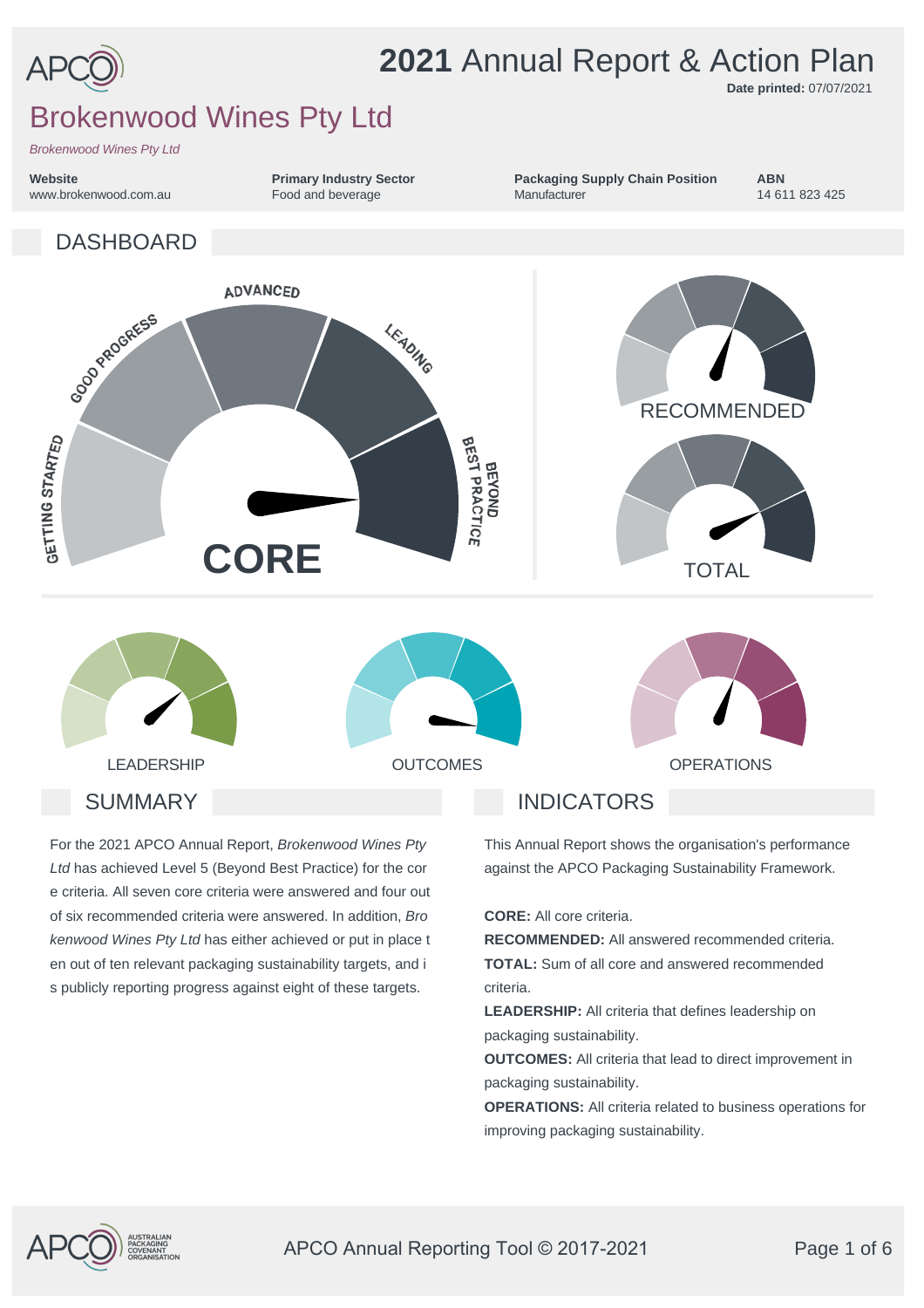

*Brokenwood Wines Pty Ltd*



## ABOUT THE APCO FRAMEWORK

The APCO Packaging Sustainability Framework (the Framework) aims to provide a consistent and transparent framework for assessing and tracking packaging sustainability across organisations. The Framework consists of thirteen independent criter ia that belong to three separate categories. These categories are (i) Leadership, (ii) Packaging Outcomes and (iii) Operation s. The diagram above shows the different criteria included within each of these three categories.

There are two types of criteria within the Framework:

- **Core criteria** are mandatory and must be answered by all Members when completing the Annual Reporting Tool.
- **Recommended criteria** are not mandatory, but Members are encouraged to complete as many recommended criteria as possible.

Each criteria is divided into five levels of performance ranging from 'getting started' to 'beyond best practice'. The diagram ab ove illustrates the key differences between performance levels. Please see www.packagingcovenant.org.au for more informa tion.

## ABOUT APCO

APCO is a co-regulatory, not for profit organisation that partners with government and industry to reduce the harmful impact of packaging on the Australian environment. APCO promotes sustainable design and recycling initiatives, waste to landfill re duction activities and circular economy projects. APCO Annual Reports are a key Membership obligation, providing Member organisations with a transparent method to track their packaging sustainability performance. Annual reporting also supplies A PCO with valuable data and information to identify industry trends and advancements.

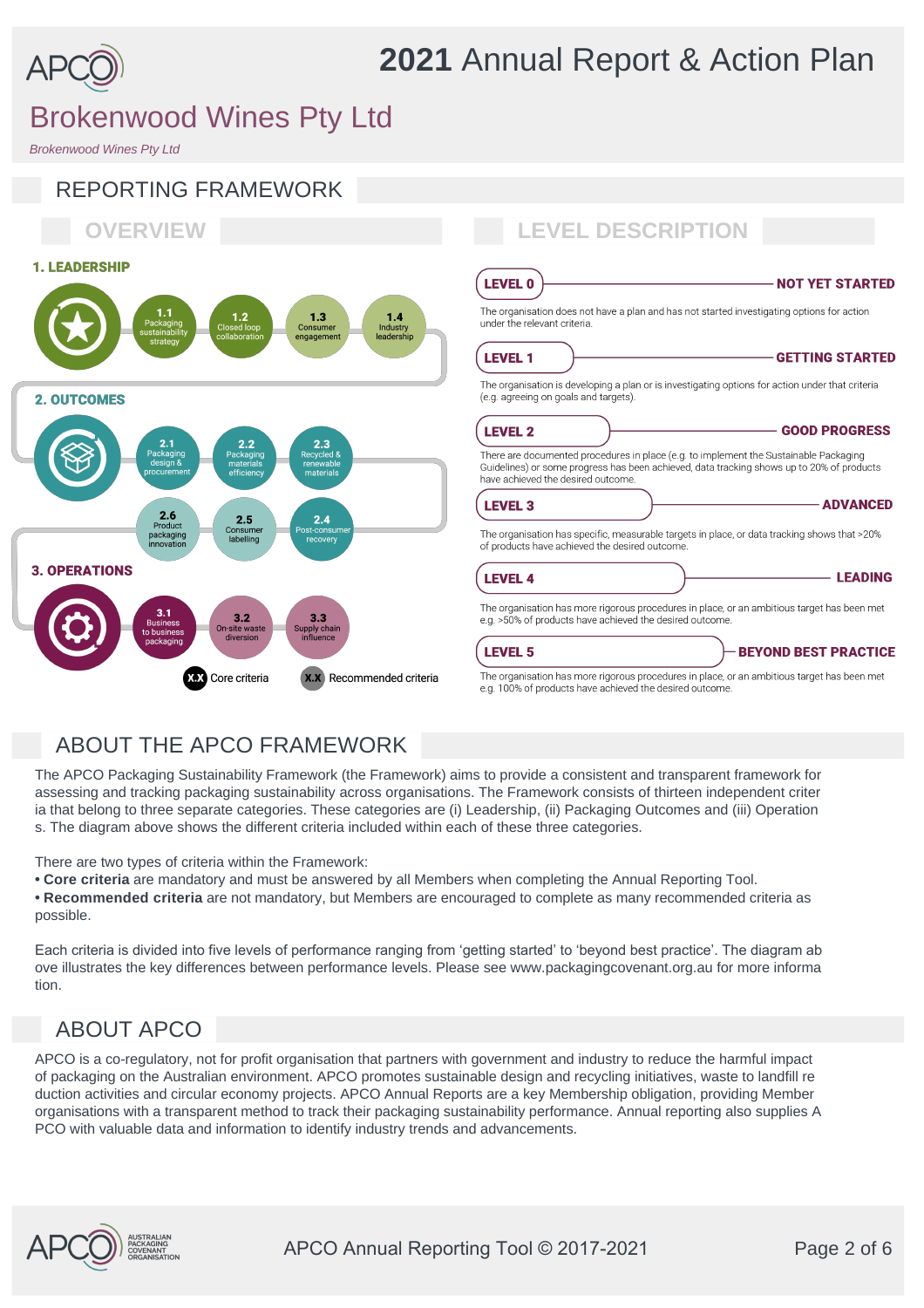

*Brokenwood Wines Pty Ltd*

## FREE FORM QUESTIONS

Describe initiatives, processes or practices that you have implemented during your chosen reporting period that have improved packaging sustainability.

Brokenwood Wines Administration & Accounts Department have transitioned to a paperless office in 2020 which has se en our paper usage decrease from 146 reams used in 2019 to 93 reams used in 2020. Admittedly we had Covid last ye ar but we remained open as an essential service due to our agricultural side of the business and wine e-sales increase d also as a result of lockdown.

## TARGETS

Do you have specific targets to review new products against the SPGs or equivalent?

100% of new products to be reviewed against the SPG's or equivalent

Do you have specific targets to review existing products against the SPGs or equivalent?

100% of existing products to be reviewed against the SPG's or equivalent

Do you have specific targets to reduce (optimise) the quantity of material used in packaging?

5% reduction of quantity of material used in packaging over the next 3 years

Do you have specific targets to improve recoverability of packaging (e.g. reuse, recycling, recoverability)?

100% of packaging able to be reused, recycled or recoverable

Do you have specific targets to use sustainable (e.g. renewable and recyclable) materials in packaging?

100% of packaging to be able to be reused, recycled or recoverable

Do you have specific targets to include on-pack labelling for disposal or recovery?

Investigating moving to the ARL program

Do you have specific targets to reduce on-site waste sent to landfill?

55% of onsite waste to be diverted from landfill

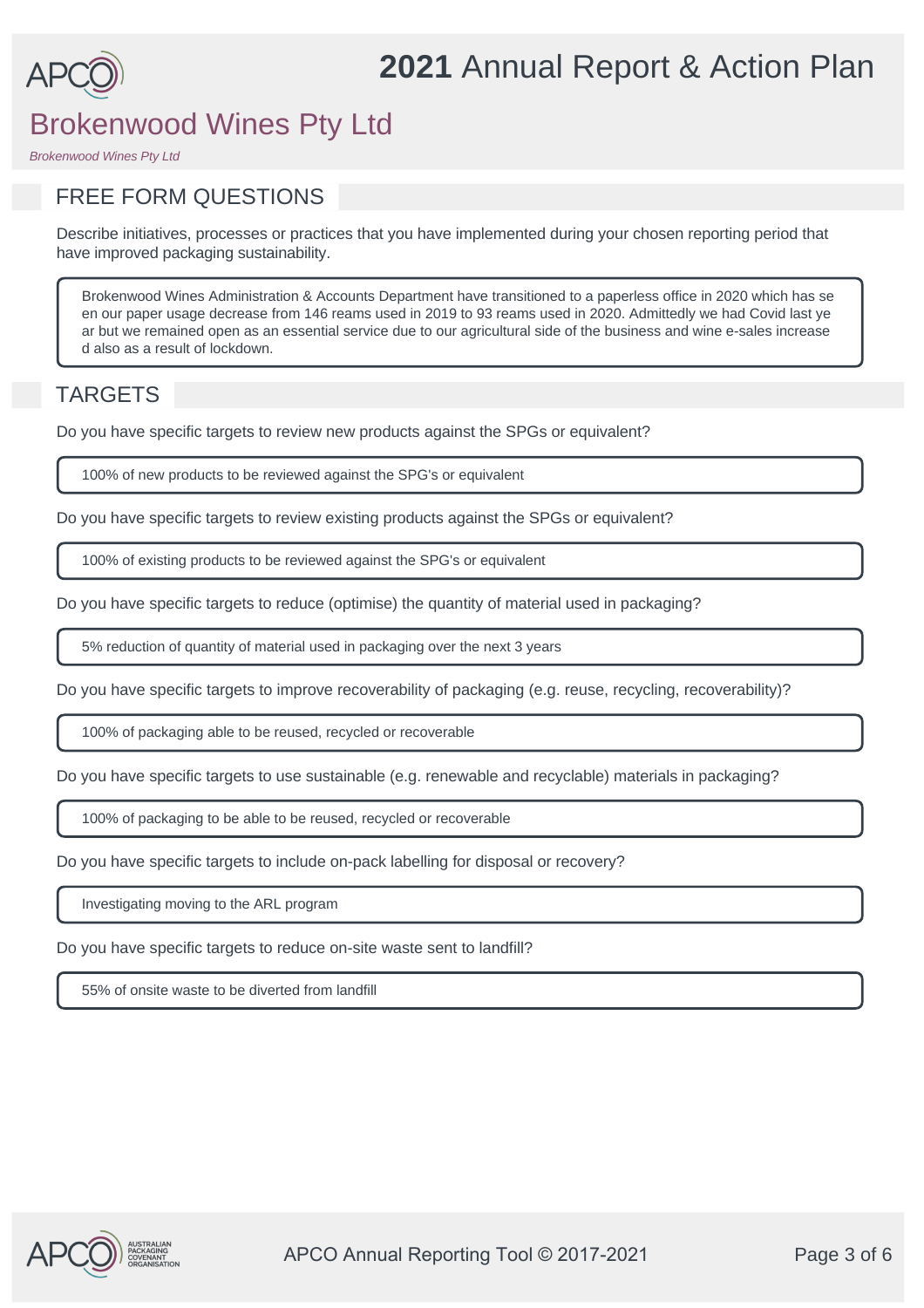

*Brokenwood Wines Pty Ltd*

## TARGETS

Do you have specific targets to improve packaging sustainability through procurement processes?

100% of new and existing packaging to be reviewed against the SPG's

Do you have specific targets to engage in closed loop collaboration(s) with stakeholders?

Investigate ways to be involved in more than one program or initiative to improve packaging sustainability through colla boration and industry leadership

Do you have specific targets to reduce (optimise) business-to-business packaging?

Create a database to monitor & review B2B packaging to optimize for efficiency and reuse. Reduce our single use plast ics by 25%

## **COMMITMENTS**

The Action Plan detailed below, is a public commitment to advancing packaging sustainability outcomes as a Member of APCO. Members are encouraged to have a comprehensive internal plan with the steps they will take to fulfill their commitments.

Criteria 1.1 PACKAGING SUSTAINABILITY STRATEGY (core)

#### **4. Leading**

**Your organisation is committed to:** Having targets that are specific, measureable and time-based.

Criteria 1.2 CLOSED-LOOP COLLABORATION (core)

#### **4. Leading**

**Your organisation is committed to:** Regularly monitoring quantifiable outcomes of your closed loop collaborations, a nd identifying areas for further improvement within existing or new initiatives.

#### Criteria 1.3 CONSUMER ENGAGEMENT (recommended)

#### **Not relevant**

**Your organisation has indicated that this criteria is not relevant.**

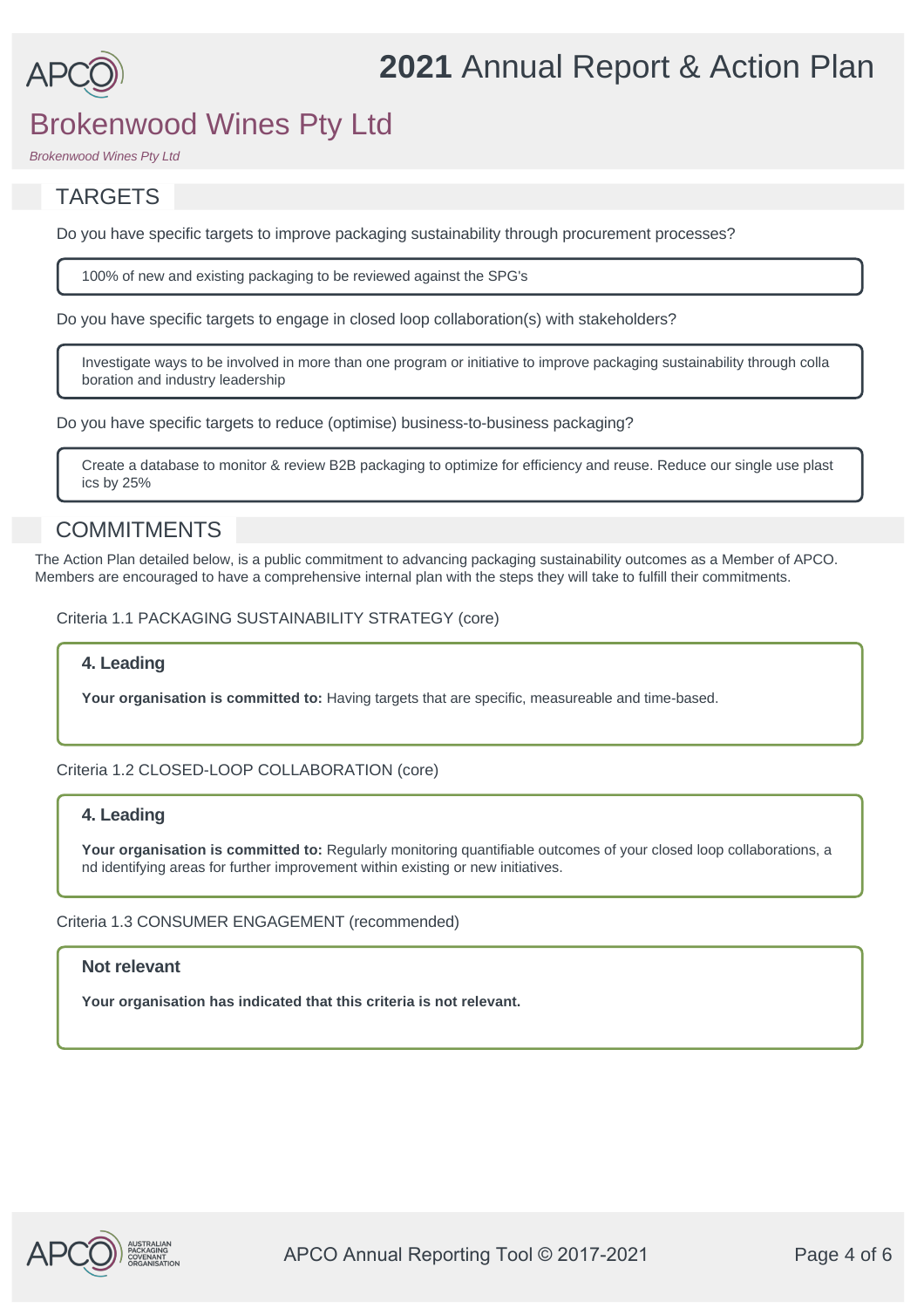

*Brokenwood Wines Pty Ltd*

## **COMMITMENTS**

Criteria 1.4 INDUSTRY LEADERSHIP (recommended)

### **3. Advanced**

Your organisation is committed to: (1) Investigating collaborative or industry leadership actions to improve packagin g sustainability. (2) Being involved in a program or initiative to improve packaging sustainability through collaboration a nd leadership. (3) Actively engaging with peers and/or the community to promote packaging sustainability, and sharing sustainability knowledge for non-commercial purposes.

Criteria 2.1 PACKAGING DESIGN & PROCUREMENT (core)

### **5. Beyond best practice**

**Your organisation is committed to:** Evaluating all packaging using a rigorous Life Cycle Assessment (LCA) approac h.

#### Criteria 2.2 PACKAGING MATERIALS EFFICIENCY (core)

### **5. Beyond best practice**

**Your organisation is committed to:** Reducing packaging weight or optimising packaging material efficiency in all pro ducts.

#### Criteria 2.3 RECYCLED & RENEWABLE MATERIALS (core)

#### **5. Beyond best practice**

**Your organisation is committed to:** Incorporating or optimising recycled and/or renewable content in all products.

#### Criteria 2.4 POST-CONSUMER RECOVERY (core)

#### **5. Beyond best practice**

**Your organisation is committed to:** Having all primary packaging be recoverable through existing post-consumer rec overy systems and achieving the highest potential environmental value.

#### Criteria 2.5 CONSUMER LABELLING (recommended)

#### **4. Leading**

**Your organisation is committed to:** Labelling more than 50% of products with disposal or recovery information.